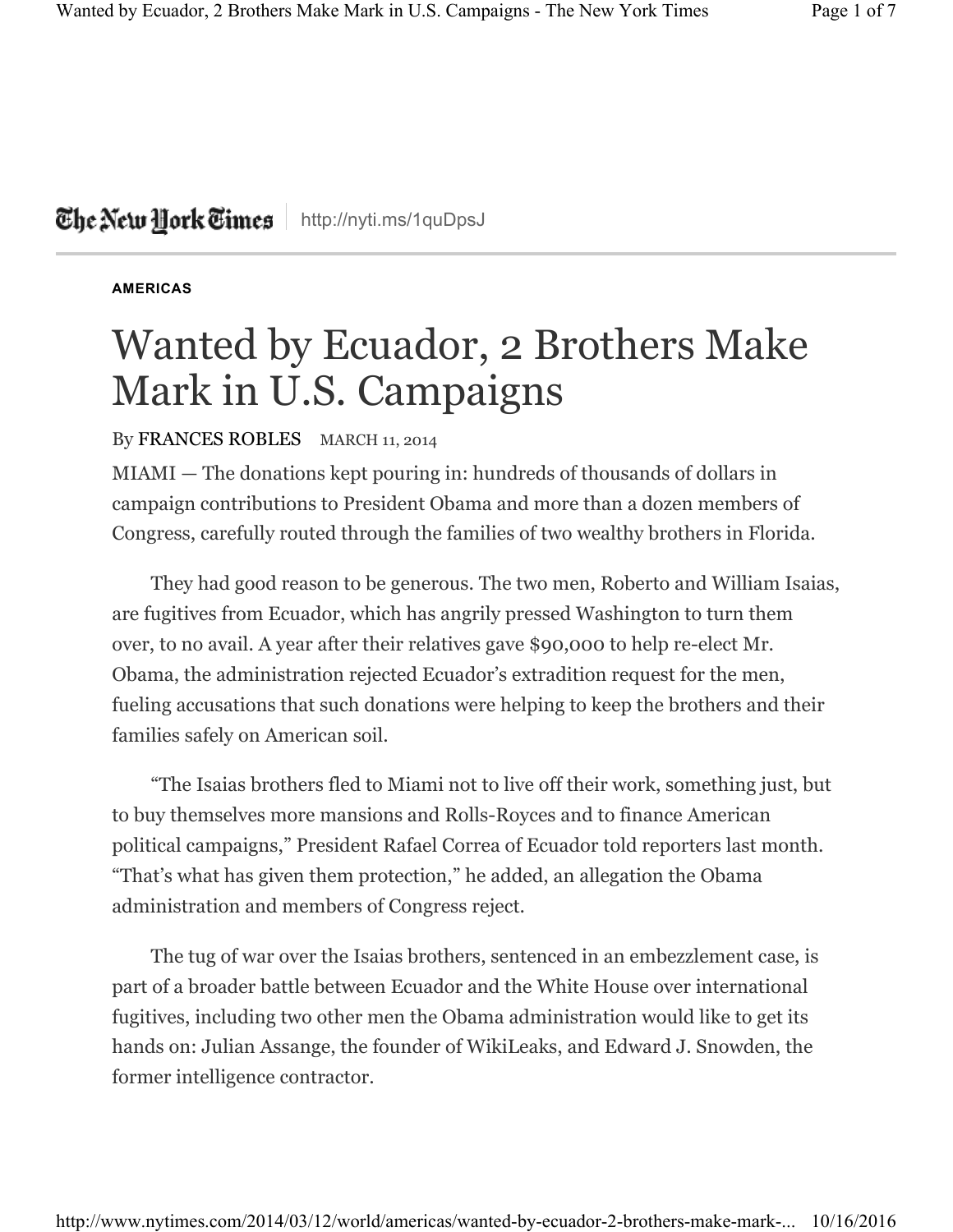For close to two years, Ecuador has sheltered Mr. Assange in its embassy in London, arguing that he risks persecution and possibly the death penalty if he ultimately faces trial in the United States for revealing American secrets. Similarly, the White House fumed when Ecuador expressed an openness to granting asylum to Mr. Snowden as well.

But beyond the political hostilities between the two nations, campaign finance experts say, the extensive donations in the Isaias case create the appearance of a financial conflict of interest that hangs over Washington's decisions on the brothers' fate. While the contributions were not illegal, analysts say they have opened the already politicized nature of extradition requests to greater scrutiny and raised questions about the access to power the donations provide.

Some analysts have even questioned whether fund-raisers have specifically sought out the two men for contributions because it was clear they were in trouble and would be more likely to give.

"There is a certain mercenary aura on the Hill when it comes to overlap of fundraising from wealthy individuals with problems," said Ken Boehm, chairman of the National Legal and Policy Center, a research group. "The key elements are all there: They are wealthy and have problems that are solved by the discretionary judgment of someone in the administration. They have tons of money and are willing to write checks all over the place."

Donations from the relatives of criminal suspects have proved vexing before. In 2012, Mr. Obama's re-election campaign said it would return more than \$200,000 raised by relatives of a Mexican casino magnate who had fled charges in the United States and sought a pardon to return.

The White House says that the decisions in the Isaias case are not influenced by donations.

"The Departments of Justice and State evaluate extradition requests to ensure they meet the terms of the applicable treaty and all requisite legal standards," Eric Schultz, a White House spokesman, said in a statement. "These decisions are made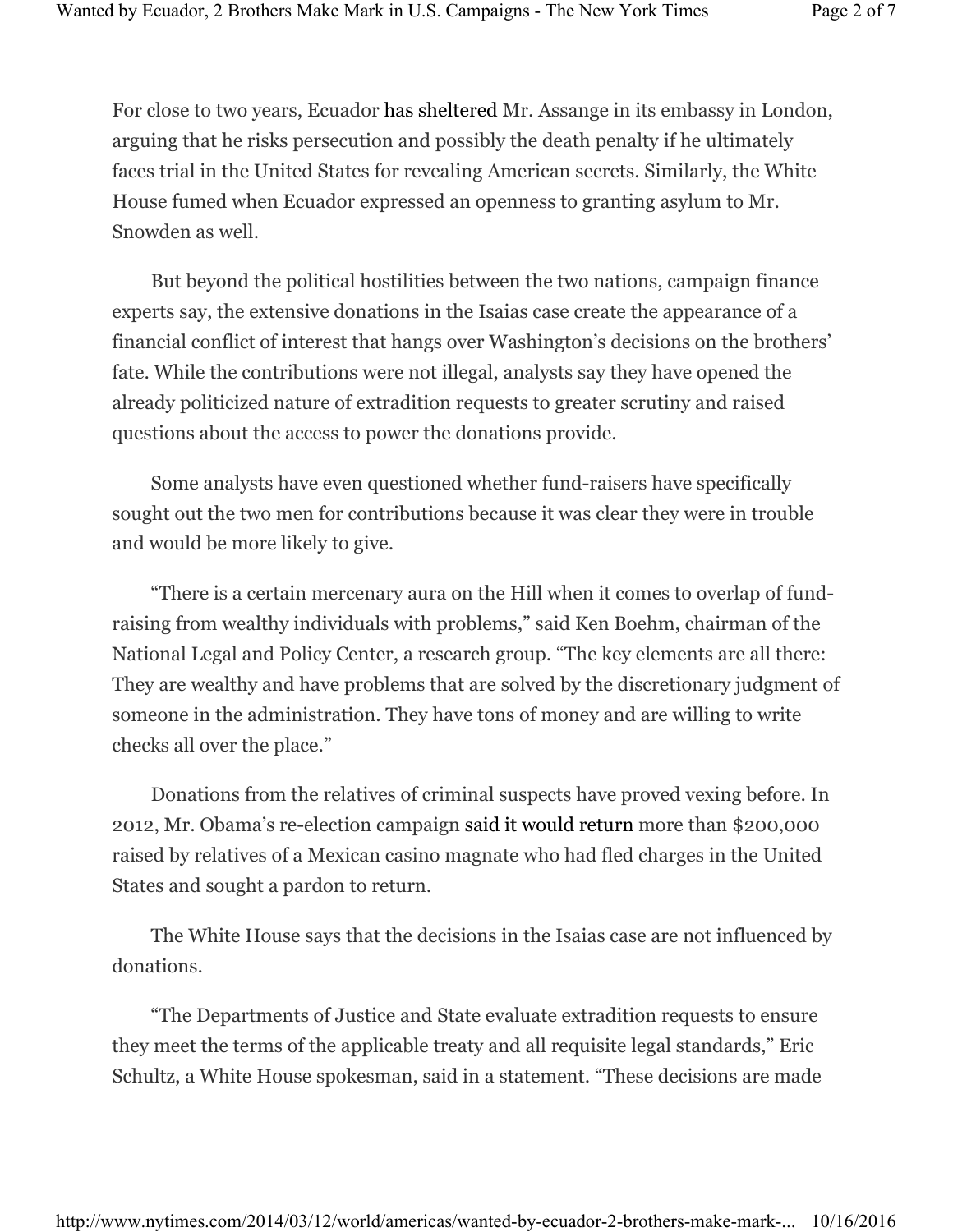on the merits by legal experts at the departments without regard for political contributions."

Roberto Isaias is open about making targeted contributions to lawmakers from both parties.

"My family has given to about 20 congressmen who fight for human rights and freedom of speech in Latin America," Mr. Isaias, 69, said in an interview. "That's legal. If it looks good or bad, the thing I can tell you is that we have never asked for a favor in the case of me or my brother William."

Mr. Isaias noted that he and his brother did not make any contributions because, without green cards, they are ineligible to do so.

In 2012, the two were sentenced in absentia to eight years in prison in Ecuador in what the government there calls a scheme to run a bank into the ground by making loans to businesses they controlled and then presenting false balance sheets to get bailout funds. Ecuador says it lost more than \$400 million, and Interpol issued a "red notice," or international alert, for the men, though some people familiar with the case said the Isaias brothers had been scapegoated and had little chance of a fair trial at home.

As their legal troubles have mounted, Roberto's wife; their children, daughterin-law and nephews; and a few employees have donated at least \$320,000 to American political campaigns since 2010, finance records show.

Around \$100,000 of that, largely from the fugitives' spouses and children, went to more than a dozen members of Congress, including Senator Robert Menendez, Democrat of New Jersey; Representative Ileana Ros-Lehtinen and Senator Marco Rubio, Florida Republicans; and Representative Joe Garcia, Democrat of Florida all of whom have acknowledged trying to help the family with immigration troubles.

The case dates to 1998, when half of Ecuador's banks collapsed and tens of thousands of people lost their savings. The Ecuadorean government took over the Isaiases' bank, Filanbanco, and poured in bailout funds to keep it afloat. Roberto Isaias says that no money was ever pilfered.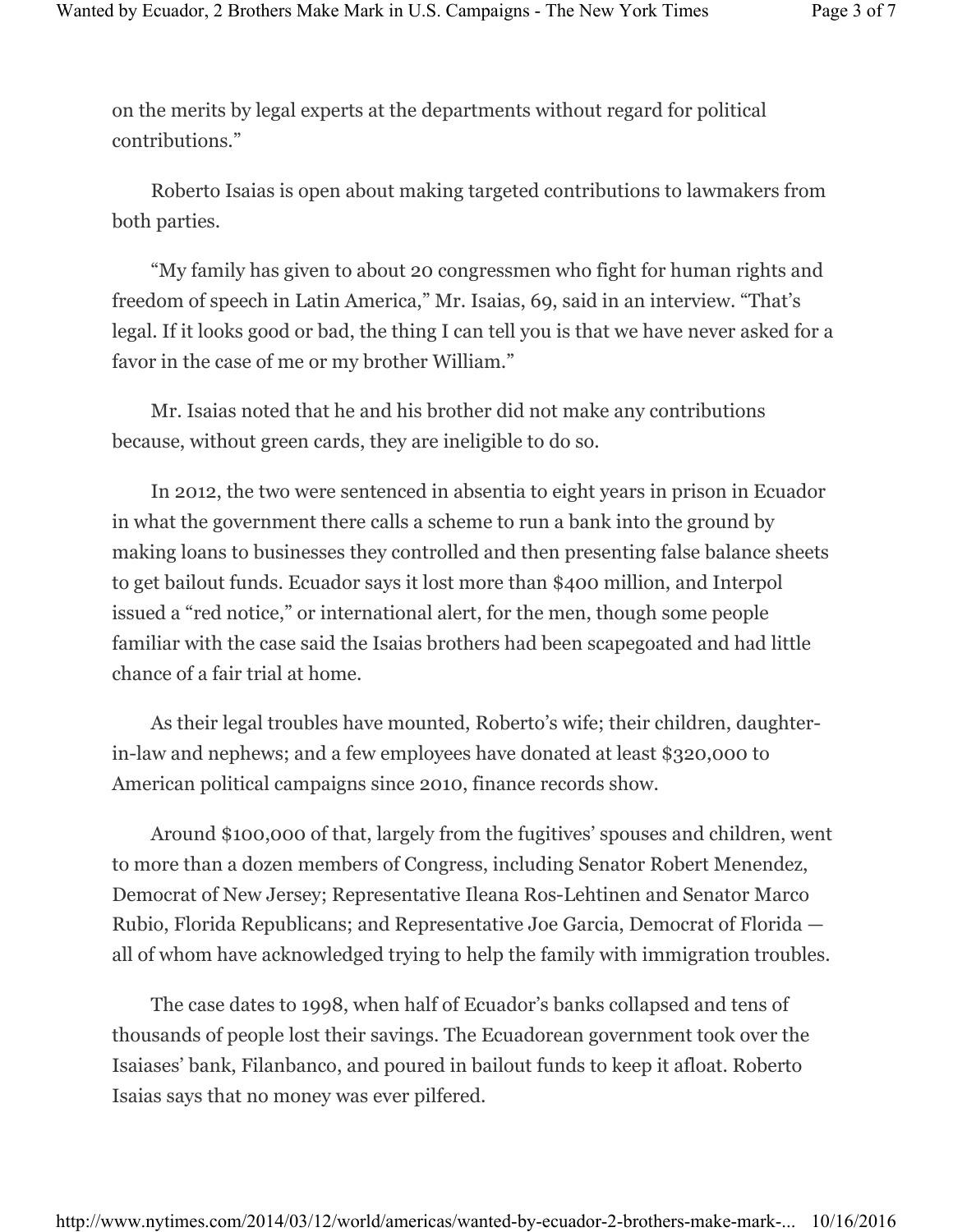As the investigation heated up, the men sought refuge in Miami, where the family owned Republic National Bank, known for financing Cuban-American businesses. It was sold in 1999, making the brothers a fortune as the crisis exploded in Ecuador.

In 2005, Kristie A. Kenney, then the American ambassador to Ecuador, wrote a scathing cable to Washington accusing the brothers of financing a \$2 million bribe to get Ecuador's attorney general to drop the case. She acknowledged then that the government of Ecuador offered feeble documentation to back up its extradition request, but she attributed that to pressure from the Isaias family, which owned 27 radio stations, three newspapers and a sugar production company.

Some American officials tried to revoke the brothers' visas over moneylaundering accusations, she wrote in the cable, released by WikiLeaks.

"Employing the finest attorneys their millions allow, the Isaiases have successfully fought deportation for years," she wrote. She urged the State Department to deport the brothers.

The Department of Justice sent representatives to Ecuador to discuss the matter at least twice, people familiar with the case said. Each time, American officials explained that Ecuador's application for extradition lacked basic legal requirements.

"Ecuador would send Washington 3,000 pages of documents, and the U.S. would say, 'Hey, stop sending all these pages. Send me proof,' " Mr. Isaias said.

Shortly after the fiery Mr. Correa took office in 2007, he seized the Isaias family businesses, taking over about 200 companies worth \$1 billion and creating laws to help go after the brothers, Mr. Isaias contended. The Ecuadorean government later sued them in state court in Miami to recover funds. Last June, a judge ruled in the Isaiases' favor.

The same month, Washington sent a diplomatic note telling Ecuador that its extradition request was still insufficient. The Ecuadorean Embassy in Washington said the diplomatic note last year was the first official denial, one diplomats there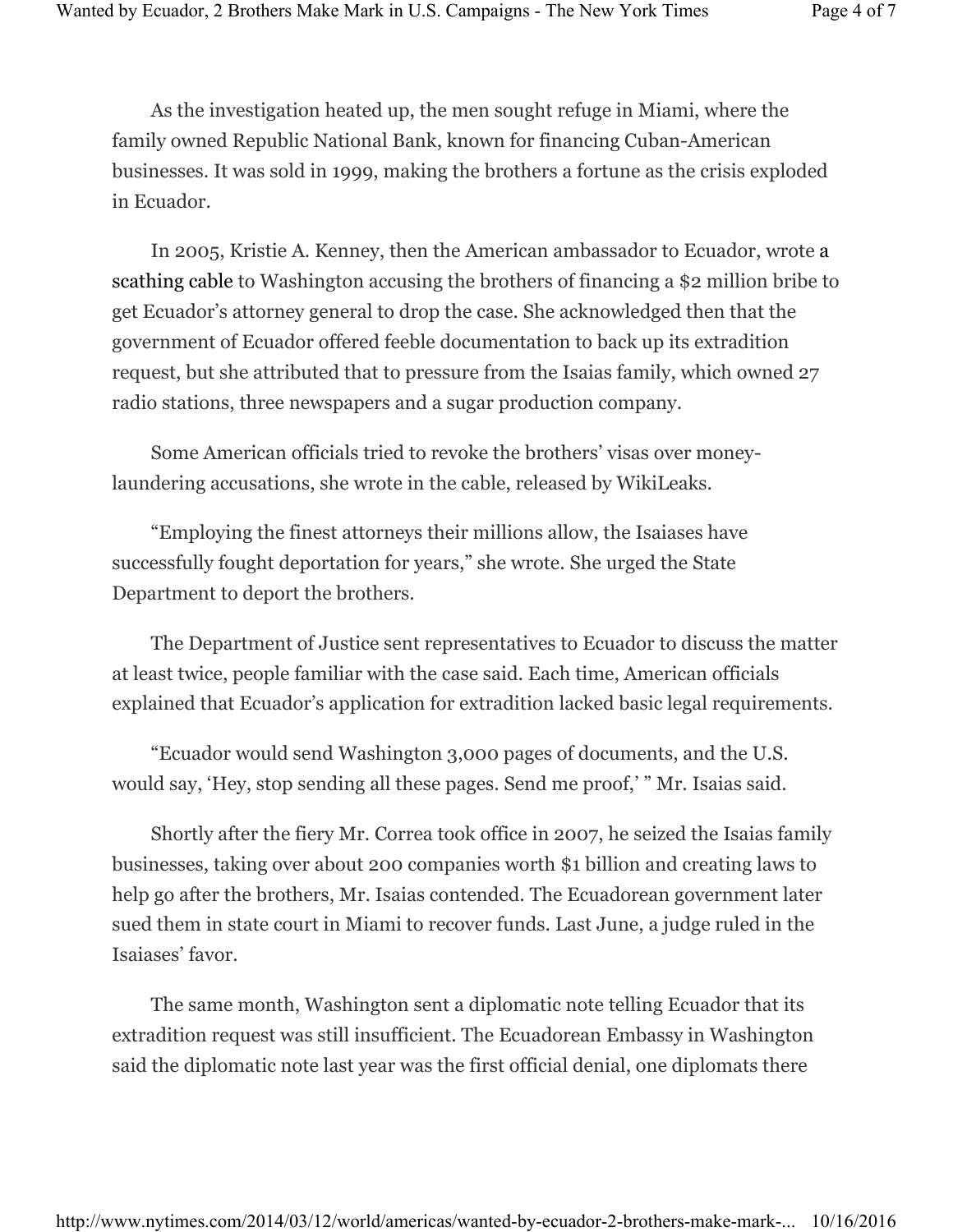found "difficult to explain" because Ecuador had provided additional information several times, said Diego Bassante, an embassy spokesman.

Although only a small portion of the Isaias family's campaign contributions have been previously reported by the news media, that was enough to put it back on the front pages of its country's newspapers, 16 years after the bank collapse that sent the family into exile.

The relative anonymity the family once enjoyed in the United States ended in late January when an NBC station reported that Mr. Menendez was under federal investigation for having received donations from the family and having written on its behalf to the Department of Homeland Security.

Two weeks later, CNN announced the cancellation of CNN Latino, a short-lived partnership with Roberto Isaias' son Luis that distributed Spanish-language programming in five cities, four of them on stations Mr. Isaias said he gave his son. CNN said the decision had nothing to do with the Menendez issue.

Mr. Menendez's office acknowledged sending at least five letters to the Department of Homeland Security for the brothers and other relatives with immigration problems, but described them as among thousands of such letters he has sent. His office said there was no indication that the issue was being investigated by the F.B.I., and the agency declined to comment. Mr. Menendez received \$13,000 from the family, and Mr. Isaias's wife also donated \$30,000 to a senatorial campaign committee Mr. Menendez led in 2010.

The family gave about \$40,000 to Ms. Ros-Lehtinen, whose district members live in. Last month, she acknowledged to The Daily Beast that while she was chairwoman of the House Foreign Affairs Committee she sent four letters to top American officials, including Hillary Rodham Clinton, then secretary of state, advocating on behalf of three members of the Isaias family who had problems with their residencies. She called it "standard practice" for constituents.

Mr. Garcia said his office also made a phone call on the family's behalf, which he called routine. Records show the family donated at least \$20,000 to his campaigns.